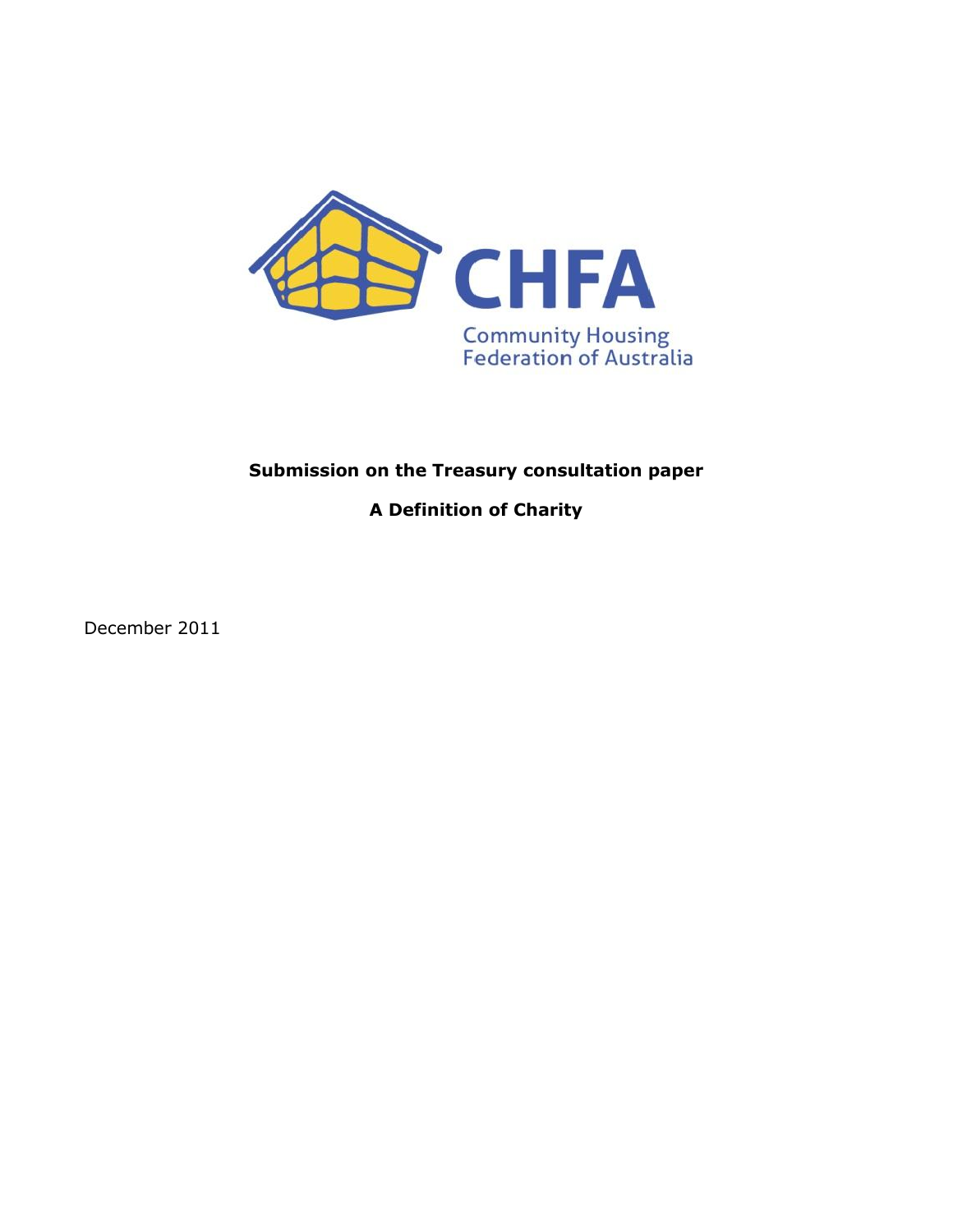#### **Introduction**

The Community Housing Federation of Australia (CHFA) is the national advocacy body representing community housing providers in Australia. Our members are charitable organisations who have a keen interest in the new charity definition and its potential impact on their business model and therefore their continuing ability to provide accommodation for disadvantaged households. Our submission is in response to the Treasury Department"s consultation paper *A Definition of Charity* which will be referred to as the 'consultation paper' throughout our submission.

#### **Key areas**

#### **1. Housing as a head of charity**

 Access to safe and secure housing is widely recognised and accepted as a basic human right. The Human Rights and Equal Opportunity Commission has consistently supported policies and programs to ensure that this right is respected. In a speech on the human right to adequate housing, former Australian Human Rights Commissioner Chris Sidoti said,

*Adequate housing is essential for human survival with dignity. Without a right to housing, many other basic human rights will be compromised including the right to family life and privacy, the right to freedom of movement, the right to assembly and association, the right to health and the right to development. 1*

- The right to housing is further supported in international law, most significantly as part of the International Bill of Rights. The Bill of Rights comprises several declarations and covenants including the Universal Declaration of Human Rights; and International Covenant on Economic, Social and Cultural Rights (ICESCR) to which Australia has agreed to be bound. The Declaration sets out an internationally recognised set of standards for all people without qualification. Article 25 of the Declaration states, "Everyone has a right to a standard of living adequate for the health and well-being of himself and his family, including  $\dots$  housing"
- The ICESCR broadly includes the right to an adequate standard of living, the right to an education, the right to fair wages and the right to safe working conditions. More specifically, Article 11 of ICESCR recognises "right of everyone to an adequate standard of living for himself and his family, including adequate food, clothing and housing, and to the continuous improvement of living conditions"<sup>3</sup>.

 $\overline{a}$ 

<sup>1</sup> *Housing as a Human Right*, Human Rights and Equal Opportunity Commission, address at National Conference on Homelessness, September 1996

<sup>2</sup> *Housing as a Human Right*

<sup>&</sup>lt;sup>3</sup> See<http://www2.ohchr.org/english/law/cescr.htm>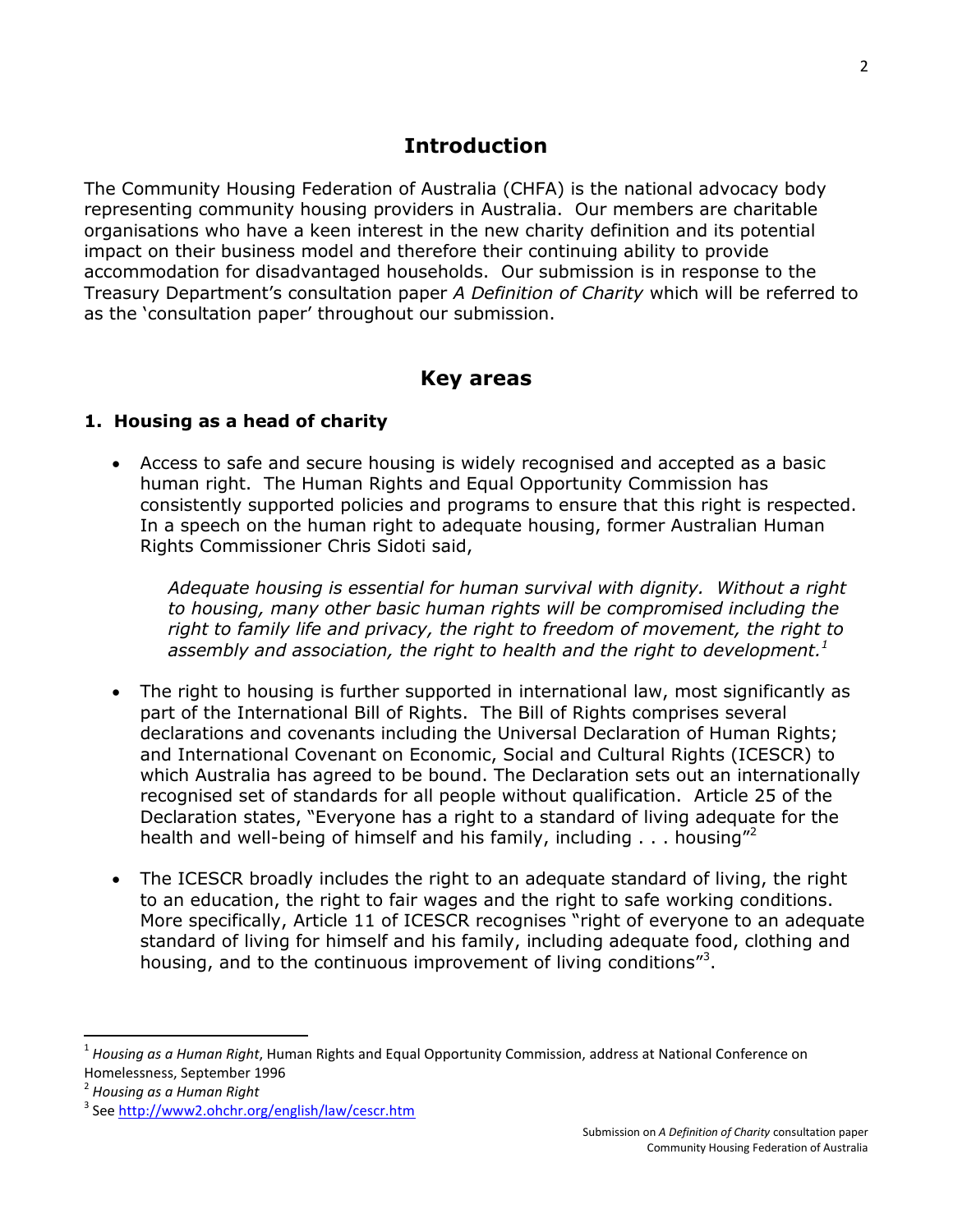- Significantly, these covenants also commit signatories to put into action their commitment to the articulated rights. Article 11 goes on to state that States who are party to the ICESCR "will take appropriate steps to ensure the realization of this right"<sup>4</sup> . To assist nations with this task, the United Nations in 1992 appointed a Special Rapporteur to promote the realisation of the right to adequate housing. In his report, the Rapporteur confirmed that States have a responsibility to affirm their obligations through policies and legislation. $5$
- These human rights obligations are often realised through the activities of charitable organisations. For example, the fundamental right to an adequate standard of living is realised through the actions of not-for-profit organisations whose dominant purpose is the relief of poverty. Similarly the basic right to housing is realised through the activities of not-for-profit organisations whose dominant purpose is the provision of safe and secure accommodation.
- There does exist public and legal recognition that organisations whose dominant purpose is the relief of poverty are providing a public benefit and therefore designated as charitable under the first head of charity. CHFA maintains that not for profit organisations that have a dominant purpose of providing safe and secure accommodation should also enjoy the designation as a head of charity and the presumption of public benefit. This would be consistent with the charitable status of other not-for-profit organisations whose dominant purpose(s) seek to realise the obligations of other human rights, such as the right to an adequate standard of living (relief of poverty) and the right to education (furtherance of education).
- Last, the designation of housing as a head of charity is consistent with the intent and direction of other Government policy. The Federal Government has significantly increased its attention to housing and homelessness issues. The Nation Building stimulus package saw the Federal Government invest \$6.2 billion into new social housing, with up to 75% of new dwellings going to not-for-profit housing providers. The White Paper on Homelessness argued for a "housing first" approach, i.e. house people first before providing other wrap around support services. Both of these examples are evidence of the Government's recognition of housing as a fundamental and basic need and an essential building block for social inclusion and community participation.

# **2. Charitable purpose**

 While CHFA strongly supports the designation of the provision of housing as a separate head of charity, at a minimum housing should be identified as a distinct charitable purpose under the fourth head of charity, i.e. other purposes beneficial to the community not falling under any of the preceding heads.

l

<sup>4</sup> <http://www2.ohchr.org/english/law/cescr.htm>

<sup>5</sup> *Housing as a Human Right*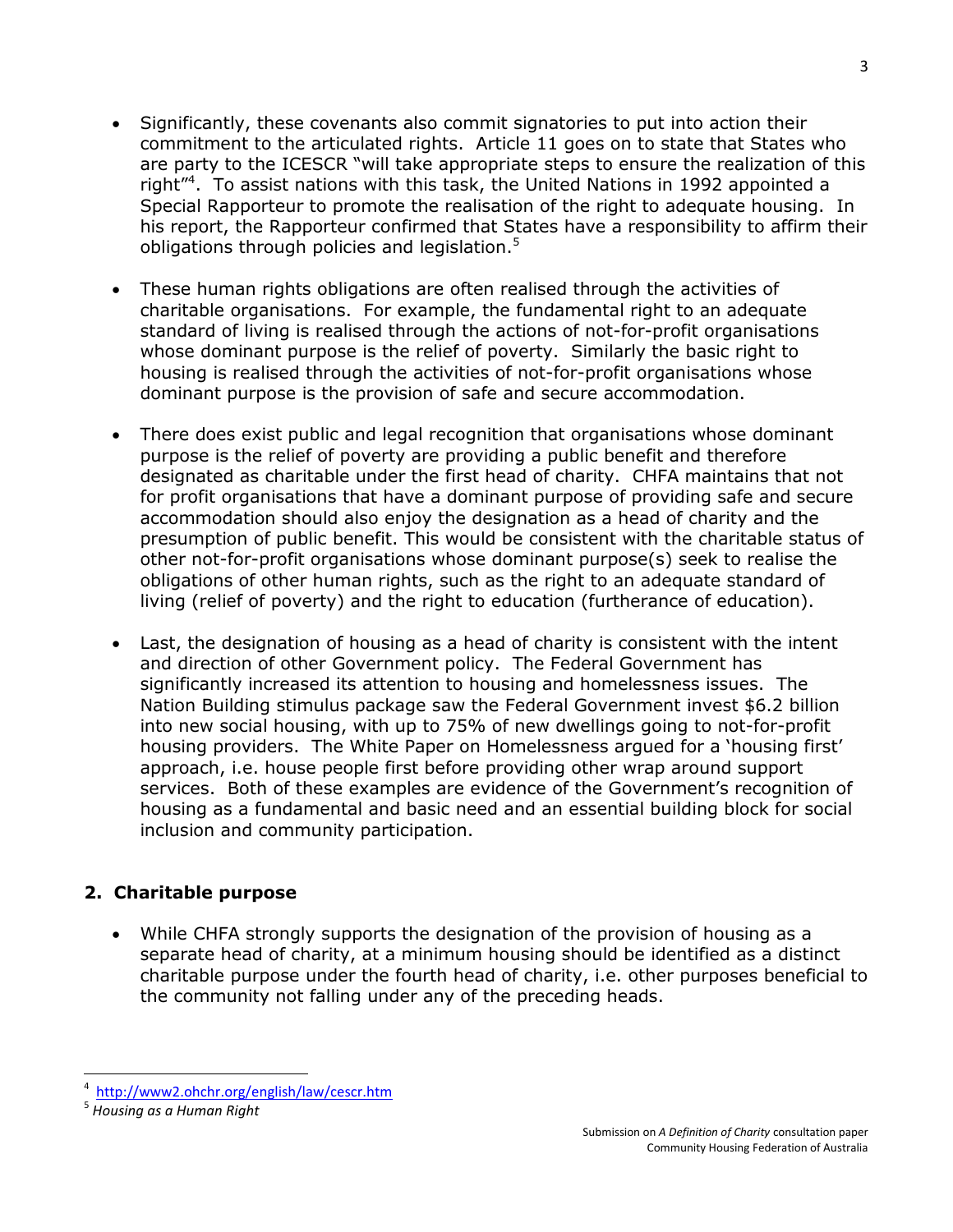- Questions 16 and 17 in the consultation paper ask if the Charities Bill 2003 and the Extension of Charitable Purposes Act 2004 is an adequate list of appropriate charitable purposes and whether there are other charitable purposes with strong public recognition that should be added to provide further clarity. CHFA supports the inclusion of the provision of not-for-profit housing as an identified purpose, distinct from general inclusion under the provision of "other purposes beneficial to the community'.
- As stated above under our comments on head of charity, there is broad public recognition and acceptance that housing is a basic need and one that underpins the ability of people to obtain or benefit from other basic needs, such as health, education and well-being. This recognition is also evident in international and human rights law. CHFA believes this accepted recognition warrants housing as a distinct charitable purpose.
- In the overseas examples highlighted in Appendix A if the consultation paper, England and Wales, Scotland and Northern Ireland all list housing as a specific purpose. For example, in England and Wales Charities Act 2006 , Section 2 j) and Section 3 (e), articulates relief given by the provision of accommodation to those in need by reason of youth, age, ill health, disability, financial hardship or other disadvantage<sup>6</sup>. Scotland and Northern Ireland have similar provisions<sup>7</sup>. According to the consultation paper England argued that purposes included on the list were 'significant enough to warrant a specific place on their own'<sup>8</sup>
- Inclusion of housing as a designated purpose provides greater clarity and certainty for not-for-profit organisations providing housing recognises in charity law their essential contribution to Australian society and would align Australian charity law to be more consistent with international charity legislation.

# **3. Replace 'dominant purpose' with 'exclusive purpose'**

• CHFA supports the retention of the term 'dominant purpose' as it allows for more flexibility when determining an organisation's charitable status. This is particularly relevant in instances where a charitable organisation has multiple purposes, some of which are demonstrably subordinate to the dominant charitable purpose of the organisation and meet the definition of ancillary or incidental. The term "exclusive" excessively narrows the definition of charitable purpose and removes the provision for ancillary and incidental purposes. CHFA believes this is too restrictive and does not adequately reflect the complex and diverse nature of many charitable organisations.

 $\overline{\phantom{a}}$ 

<sup>6</sup> *A Definition of Charity ,*page 26

<sup>7</sup> *A Definition of Charity ,*pages 29 and 35

<sup>8</sup> *A Definition of Charity ,*page 21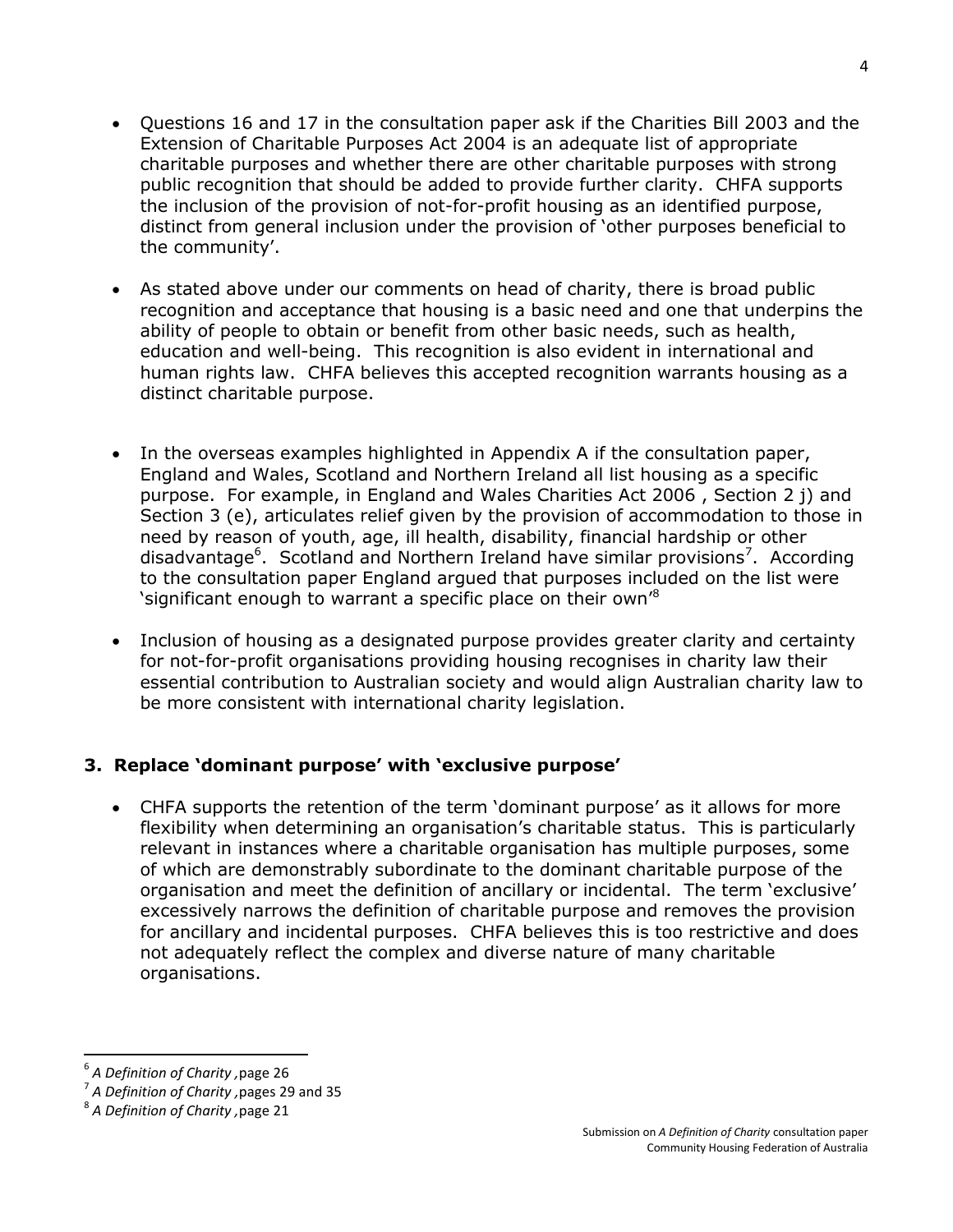- If the term 'exclusive purpose' is adopted then the definition of charitable purpose must be expanded beyond its current composition. It must identify and reflect the broader range of charitable purposes that currently exist in the charitable sector. The examples from overseas provided in Appendix A of the consultation paper (England and Wales, Scotland and Northern Ireland) all articulate a substantial list of charitable purposes, including the provision of accommodation. This provides more clarity on what constitutes a charitable purpose and provides greater certainty to organisations about their charitable status. Charitable purpose has been discussed in detail in Section 2 of this submission.
- In Section 2.1.2 of the consultation paper, which discussed dominant purpose, the paper cites that confusion can arise when attempting to distinguish between a charity"s purpose and its activities. Beyond consideration of charitable purpose when determining an organisation's charitable status, the consultation paper notes that consideration must be given to "whether its activities are in the furtherance of its charitable purpose(s) and whether or not those activities must themselves be intrinsically charitable"<sup>9</sup> . *Word Investments* clarified that activities did not have to be intrinsically charitable as long as they were carried out in the furtherance of the organisation"s charitable purpose. Any confusion on this matter has been clarified through the findings of this case. Further, the consultation paper cites that comparable overseas jurisdictions do not include an activities condition; however they require that a charity's activities must be in the furtherance of its charitable purpose<sup>10</sup>. CHFA supports a definition similar to these overseas examples that do not include an activities condition other than a requirement that activities must be in the furtherance of an organisation's charitable purpose.

# **4. Political advocacy**

l

- CHFA believes that activities that attempt to change law or government policy should be allowable and not be considered as disqualifying activities. Often it is precisely these activities that are the most effective mechanism for bringing about reforms that alleviate poverty and bring about systemic change in society.
- Activities that seek change in government policy are often integral to furthering the charitable purpose of an organisation and closely aligned with more direct activities such as the provision of housing. For example, advocating for additional funding to increase the amount of social housing stock for people on low incomes is an activity clearly undertaken to further the charitable purpose of the relief of poverty.
- Activities that advocate a cause should also be allowable activities, where support for the cause is in furtherance of an organisation's charitable purpose, e.g. a campaign calling for an end to homelessness is in accordance with an organisation"s charitable purpose of the relief of poverty.

<sup>9</sup> *A Definition of Charity consultation paper*, the Australian Government the Treasury, October 2011, paragraph 56, page 8. <sup>10</sup>*A Definition of Charity*, paragraph 98, page 16.